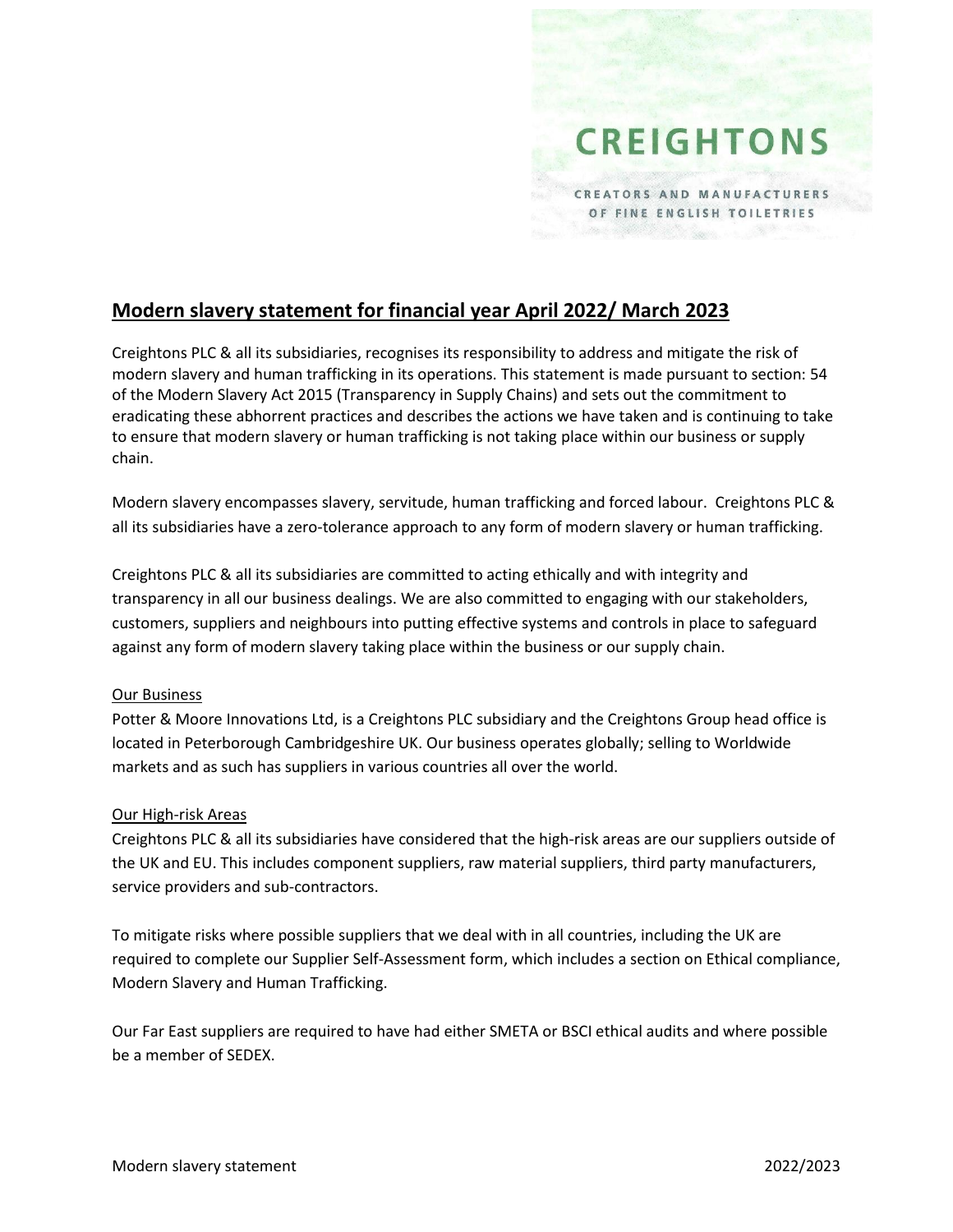#### Our Policies

Creightons PLC & all its subsidiaries operate a number of internal policies and procedures to ensure to our employees, stakeholders, customers, suppliers and neighbours that we are conducting business in an ethical and transparent manner. These include the following:

- 1. Modern Slavery and Human Trafficking Policy (POL 024). This policy sets out the organisation's stance on modern slavery.
- 2. Business Practice & Ethics Policy (P&P 029). This policy details the business goals and core values in adopting the highest ethical standards.
- 3. The Company & Human Rights & Stakeholders Policy (P&P 028). This policy details our saliant human rights issues. While recognising that where risks to people's human rights are greatest, this would also be a risk to our business.
- 4. Whistleblowing Policy (POL 019). We operate a whistleblowing policy so that all employees / stakeholders know that they can raise concerns about how colleagues are being treated, or practices within our business or supply chain, without fear of reprisals.
- 5. Equal Opportunities and Diversity Policy (POL 011). This policy details our approach to our employees to ensure there is no discrimination.
- 6. Corporate & Social Responsibility and Ethical Compliance Policy (POL 017). This Policy explains the manner in which we behave as an organisation and how we expect our employees and suppliers to act.

#### Ethical Trading Initiative Base Code

In order to make our position clear to our own staff, our suppliers and any other affected parties, we follow the guidelines laid down within the Ethical Trading Initiative Base Code. Our customers and thirdparty audit companies conduct SMETA and Workplace Conditions Assessment audits on us, on an annual basis. We are an AB member on SEDEX and the audit reports can be reviewed by our customers at any time.

### Our Suppliers

Creightons PLC & all its subsidiaries operate a supplier approval procedure and maintains an approved supplier list. Due diligence checks are carried out on all suppliers and agency worker providers before allowing them to become a preferred supplier / agency. This due diligence includes an online search to ensure that the particular organisation has never been convicted of offenses relating to modern slavery, completion of the Supplier Self-Assessment form and on-site audits if required, which include a review of working conditions.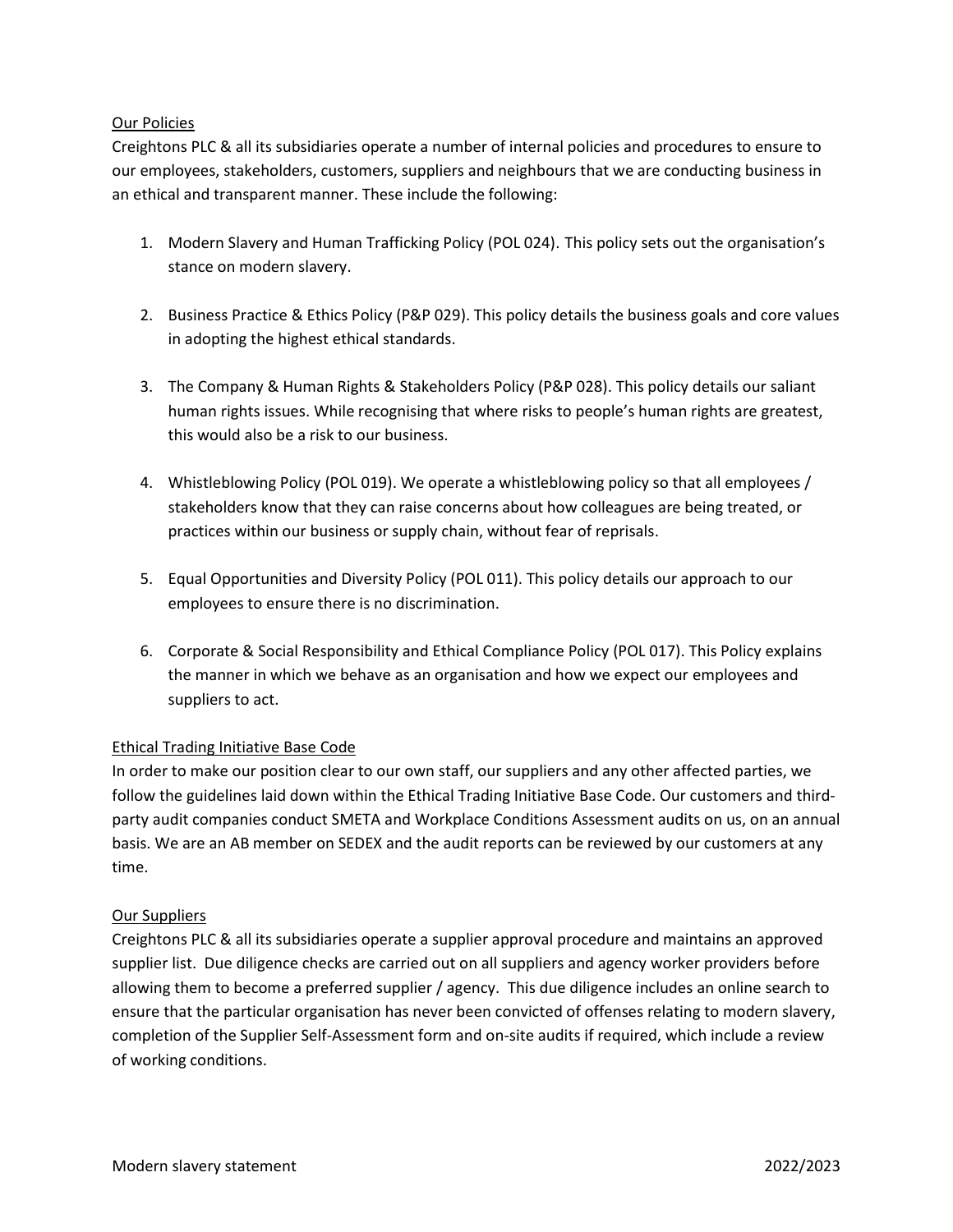Annual audits are carried out on the agencies we use, ensuring their GLAA licence is in date and checking all information relating to any agency worker who works within Creightons PLC & all its subsidiaries.

Our Modern Slavery and Human trafficking Policy forms part of our contract with all suppliers. All suppliers have been sent a copy of our policy and they are required to confirm that no part of their business operations contradicts this policy.

In addition to the above, as part of our contract with suppliers, we require that they confirm to us that:

- 1. They have taken steps to eradicate modern slavery within their business
- 2. They hold their own suppliers to account over modern slavery
- 3. (For UK based suppliers) They pay their employees at least the national minimum wage / national living wage (as appropriate)
- 4. (For international suppliers) They pay their employees any prevailing minimum wage applicable within their country of operations
- 5. We may terminate the contract at any time should any instances of modern slavery come to light

Agencies who provide workers are audited annually. Part of this audit also includes the checks they carry out to ensure modern slavery is not taking place.

#### **Training**

Creightons PLC & all its subsidiaries regularly conduct training with all our employees, with additional emphases on our buying teams so that they understand the signs of modern slavery and what to do if they suspect that it is taking place within our supply chain.

Our employees have been trained in relevant policies to ensure they understand the Company's values when carrying out their job role.

Our suppliers have also been sent copies of our policies so that understand that the business works in an ethical and transparent manner.